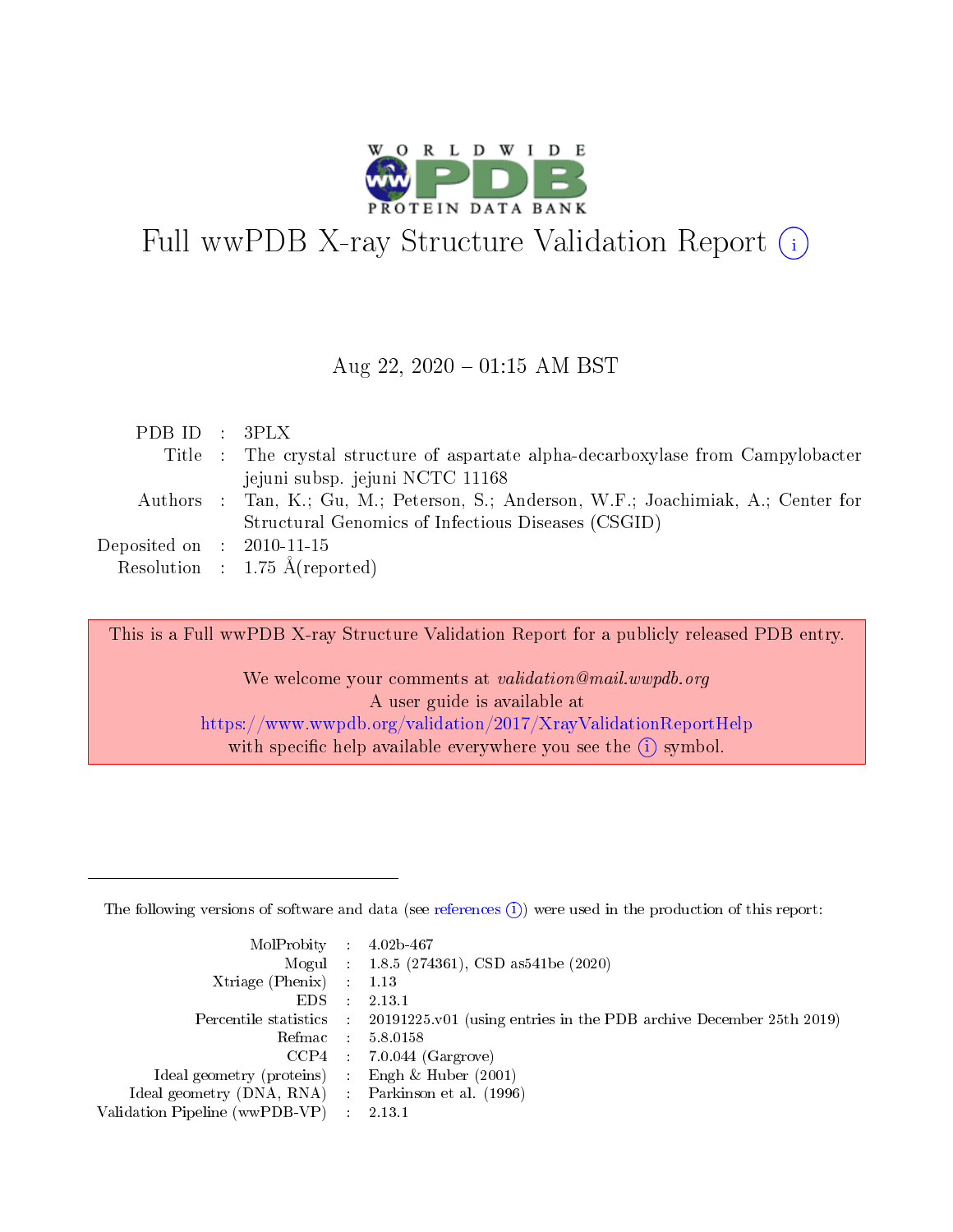# 1 [O](https://www.wwpdb.org/validation/2017/XrayValidationReportHelp#overall_quality)verall quality at a glance  $(i)$

The following experimental techniques were used to determine the structure: X-RAY DIFFRACTION

The reported resolution of this entry is 1.75 Å.

Percentile scores (ranging between 0-100) for global validation metrics of the entry are shown in the following graphic. The table shows the number of entries on which the scores are based.



| Metric                | Whole archive<br>$(\#\text{Entries})$ | <b>Similar resolution</b><br>$(\#\text{Entries}, \text{resolution range}(\text{\AA}))$ |
|-----------------------|---------------------------------------|----------------------------------------------------------------------------------------|
| $R_{free}$            | 130704                                | 3764 (1.76-1.72)                                                                       |
| Clashscore            | 141614                                | $3923(1.76-1.72)$                                                                      |
| Ramachandran outliers | 138981                                | $3878(1.76-1.72)$                                                                      |
| Sidechain outliers    | 138945                                | 3878 (1.76-1.72)                                                                       |
| RSRZ outliers         | 127900                                | 3705 (1.76-1.72)                                                                       |

The table below summarises the geometric issues observed across the polymeric chains and their fit to the electron density. The red, orange, yellow and green segments on the lower bar indicate the fraction of residues that contain outliers for  $>=3, 2, 1$  and 0 types of geometric quality criteria respectively. A grey segment represents the fraction of residues that are not modelled. The numeric value for each fraction is indicated below the corresponding segment, with a dot representing fractions <=5% The upper red bar (where present) indicates the fraction of residues that have poor fit to the electron density. The numeric value is given above the bar.

| Mol | $\boxed{\text{Chain}   \text{Length}  }$ | Quality of chain |    |
|-----|------------------------------------------|------------------|----|
|     | $\Omega$<br>↩                            | 11%<br>93%       | 7% |
|     | $102\,$                                  | $2\%$<br>91%     | 8% |

The following table lists non-polymeric compounds, carbohydrate monomers and non-standard residues in protein, DNA, RNA chains that are outliers for geometric or electron-density-fit criteria:

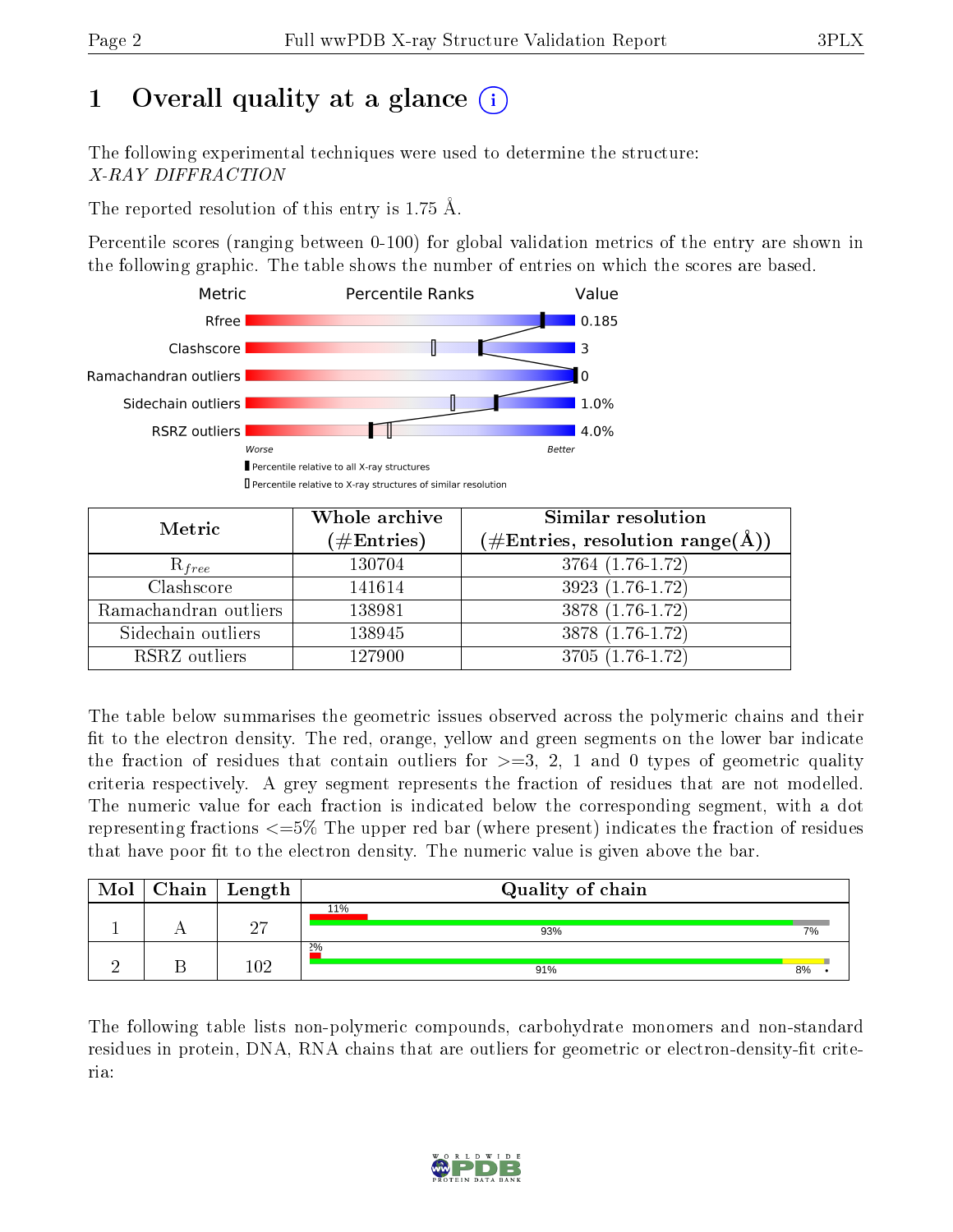|          |  |  | $\mid$ Mol $\mid$ Type $\mid$ Chain $\mid$ Res $\mid$ Chirality $\mid$ Geometry $\mid$ Clashes $\mid$ Electron density $\mid$ |
|----------|--|--|-------------------------------------------------------------------------------------------------------------------------------|
| $-3$ ACT |  |  |                                                                                                                               |

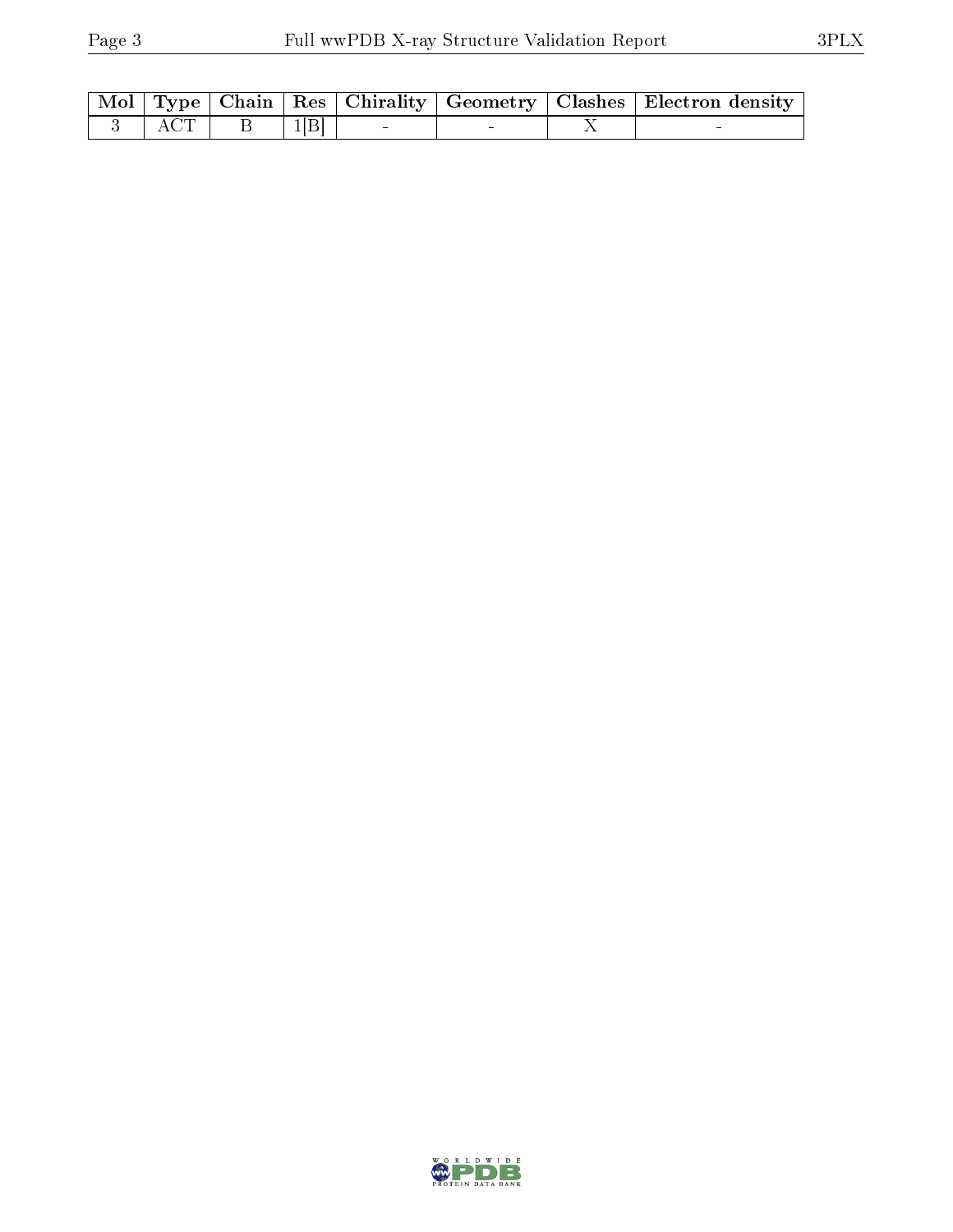# 2 Entry composition (i)

There are 5 unique types of molecules in this entry. The entry contains 1100 atoms, of which 0 are hydrogens and 0 are deuteriums.

In the tables below, the ZeroOcc column contains the number of atoms modelled with zero occupancy, the AltConf column contains the number of residues with at least one atom in alternate conformation and the Trace column contains the number of residues modelled with at most 2 atoms.

Molecule 1 is a protein called Aspartate 1-decarboxylase.

| Mol | Chain   Residues | Atoms |     |     | $\rm ZeroOcc$   AltConf   Trace |  |  |  |
|-----|------------------|-------|-----|-----|---------------------------------|--|--|--|
|     | 25               | Total | 126 | -36 | 38                              |  |  |  |

There are 3 discrepancies between the modelled and reference sequences:

| Chain |                          | Residue   Modelled | – Actual | Comment                     | Reference |
|-------|--------------------------|--------------------|----------|-----------------------------|-----------|
|       | $\overline{\phantom{0}}$ | SER                |          | EXPRESSION TAG   UNP Q9PIK3 |           |
|       | $\sim$                   |                    |          | EXPRESSION TAG   UNP Q9PIK3 |           |
|       |                          |                    |          | EXPRESSION TAG   UNP Q9PIK3 |           |

Molecule 2 is a protein called Aspartate 1-decarboxylase.

| Mol | $Chain   Residues$ | $\rm\bf Atoms$ |  |         | $\mid$ ZeroOcc $\mid$ AltConf $\mid$ Trace |  |  |  |
|-----|--------------------|----------------|--|---------|--------------------------------------------|--|--|--|
|     | 101                | Total<br>785   |  | 497 127 | 159                                        |  |  |  |

There is a discrepancy between the modelled and reference sequences:

|  | Chain   Residue   Modelled   Actual | Comment                     | Reference |
|--|-------------------------------------|-----------------------------|-----------|
|  | PYR                                 | SEE REMARK 999   UNP Q9PIK3 |           |

• Molecule 3 is ACETATE ION (three-letter code: ACT) (formula:  $C_2H_3O_2$ ).

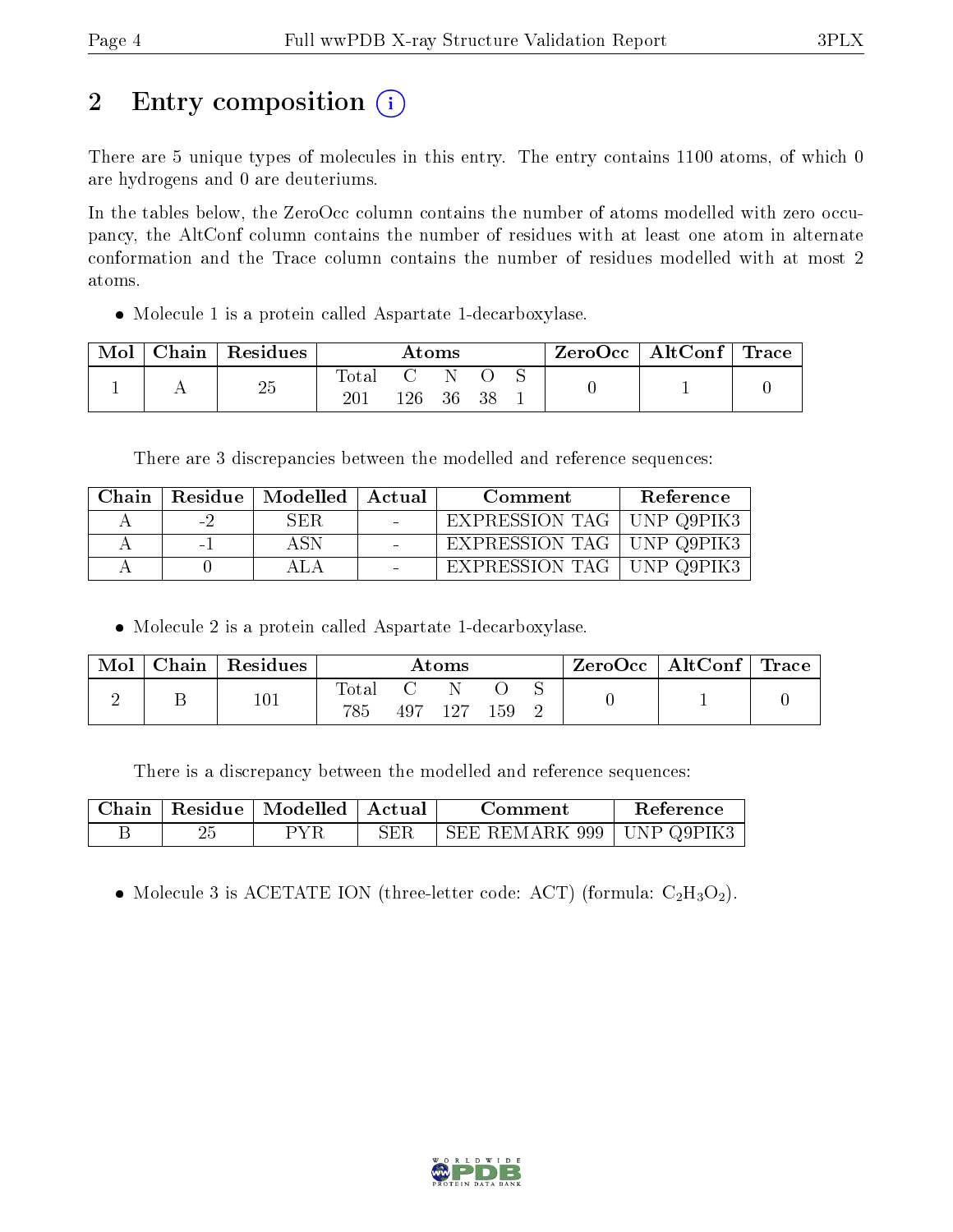

|  | $\text{Mol}$   Chain   Residues | Atoms                                                    |  |  | $ZeroOcc \   \ AltConf$ |  |
|--|---------------------------------|----------------------------------------------------------|--|--|-------------------------|--|
|  |                                 | $\begin{array}{ccc} \text{Total} & \text{C} \end{array}$ |  |  |                         |  |

• Molecule 4 is DI(HYDROXYETHYL)ETHER (three-letter code: PEG) (formula:  $C_4H_{10}O_3$ ).



|  | $Mol$   Chain   Residues | Atoms   |  |  | $ZeroOcc \   \ AltConf$ |
|--|--------------------------|---------|--|--|-------------------------|
|  |                          | Total C |  |  |                         |

• Molecule 5 is water.

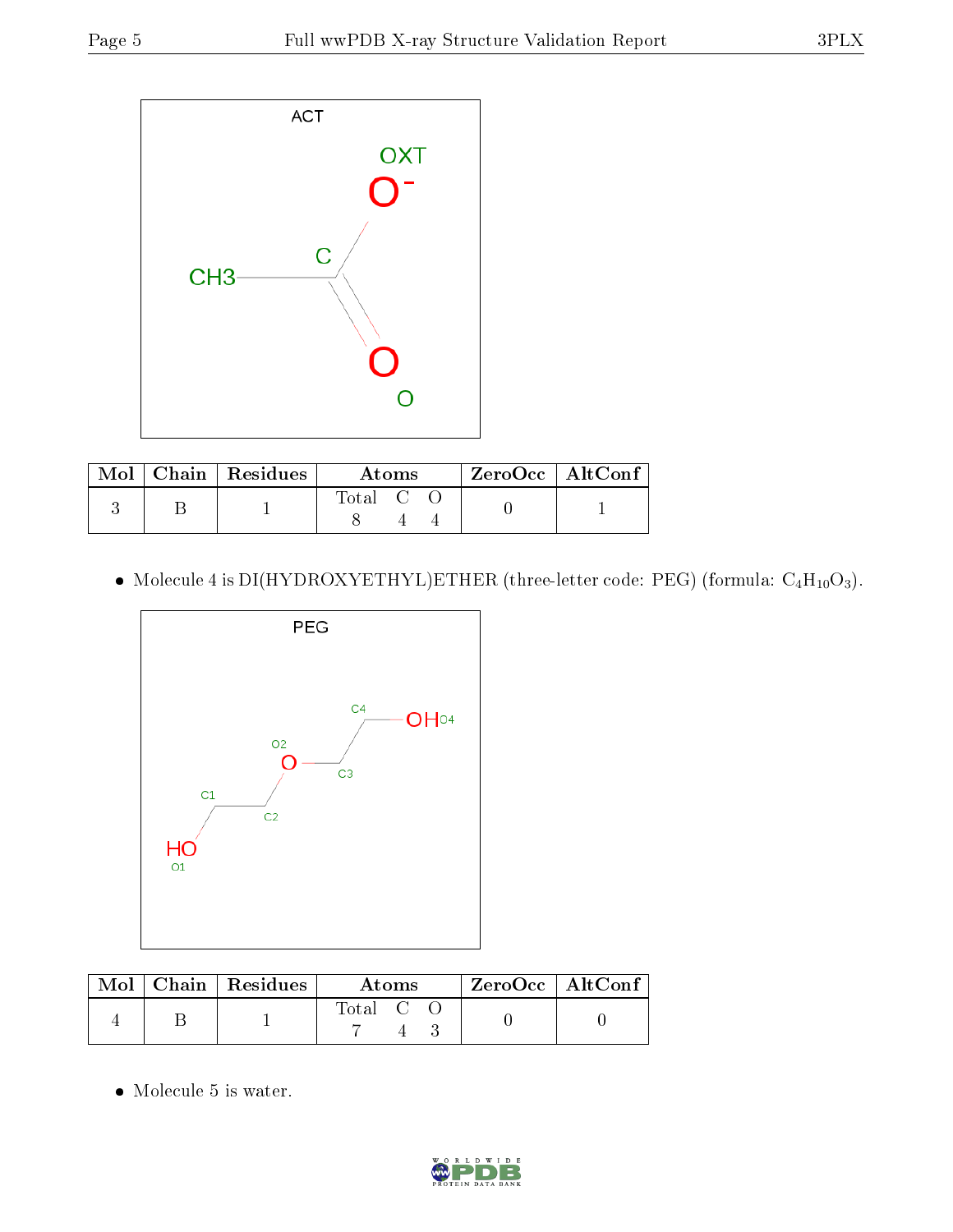|    | $Mol$   Chain   Residues | Atoms               | ZeroOcc   AltConf |
|----|--------------------------|---------------------|-------------------|
|    | 20                       | Total O<br>20<br>20 |                   |
| ۰, | 79                       | Total<br>70<br>79   |                   |

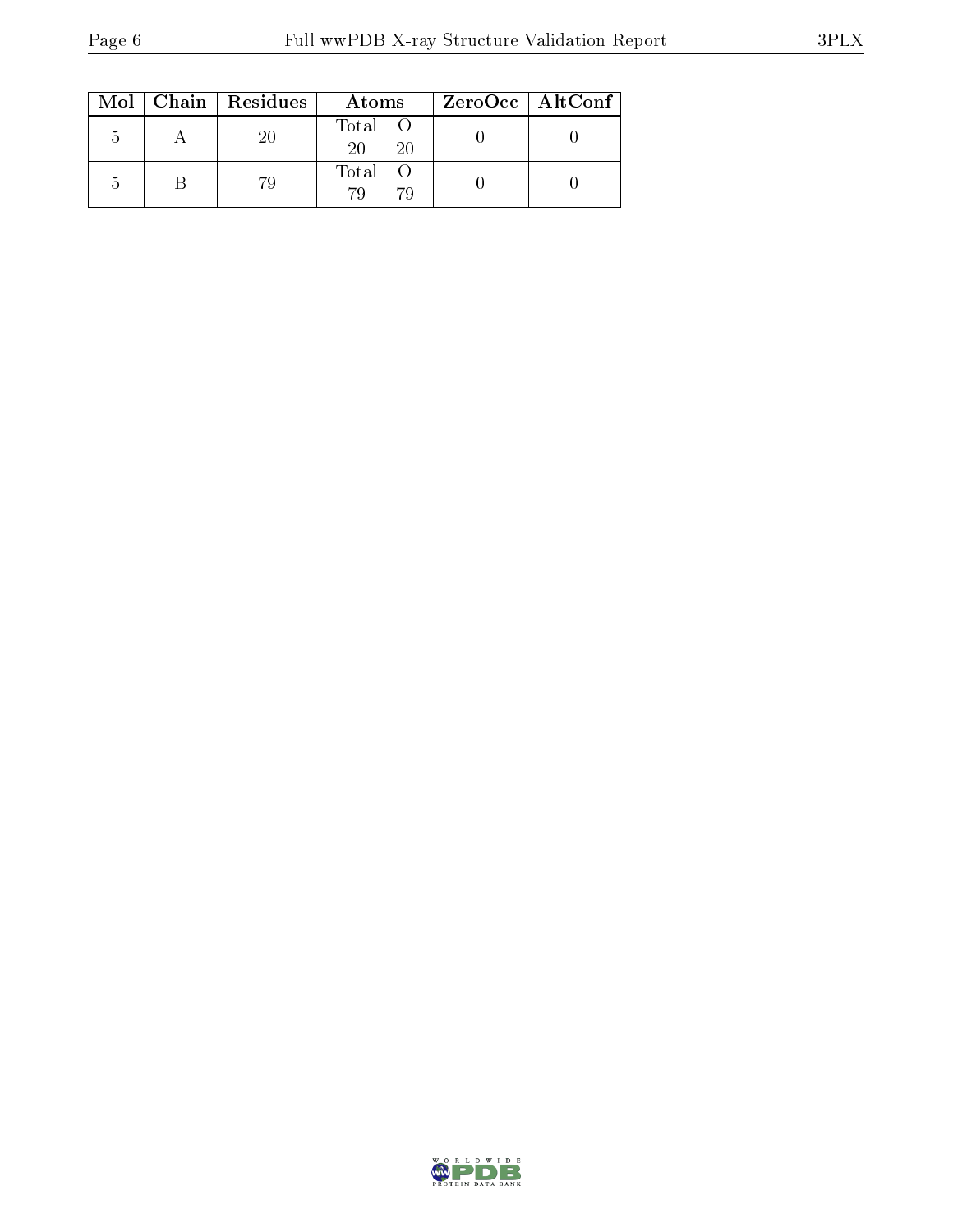# 3 Residue-property plots  $(i)$

These plots are drawn for all protein, RNA, DNA and oligosaccharide chains in the entry. The first graphic for a chain summarises the proportions of the various outlier classes displayed in the second graphic. The second graphic shows the sequence view annotated by issues in geometry and electron density. Residues are color-coded according to the number of geometric quality criteria for which they contain at least one outlier: green  $= 0$ , yellow  $= 1$ , orange  $= 2$  and red  $= 3$  or more. A red dot above a residue indicates a poor fit to the electron density ( $\text{RSRZ} > 2$ ). Stretches of 2 or more consecutive residues without any outlier are shown as a green connector. Residues present in the sample, but not in the model, are shown in grey.

• Molecule 1: Aspartate 1-decarboxylase



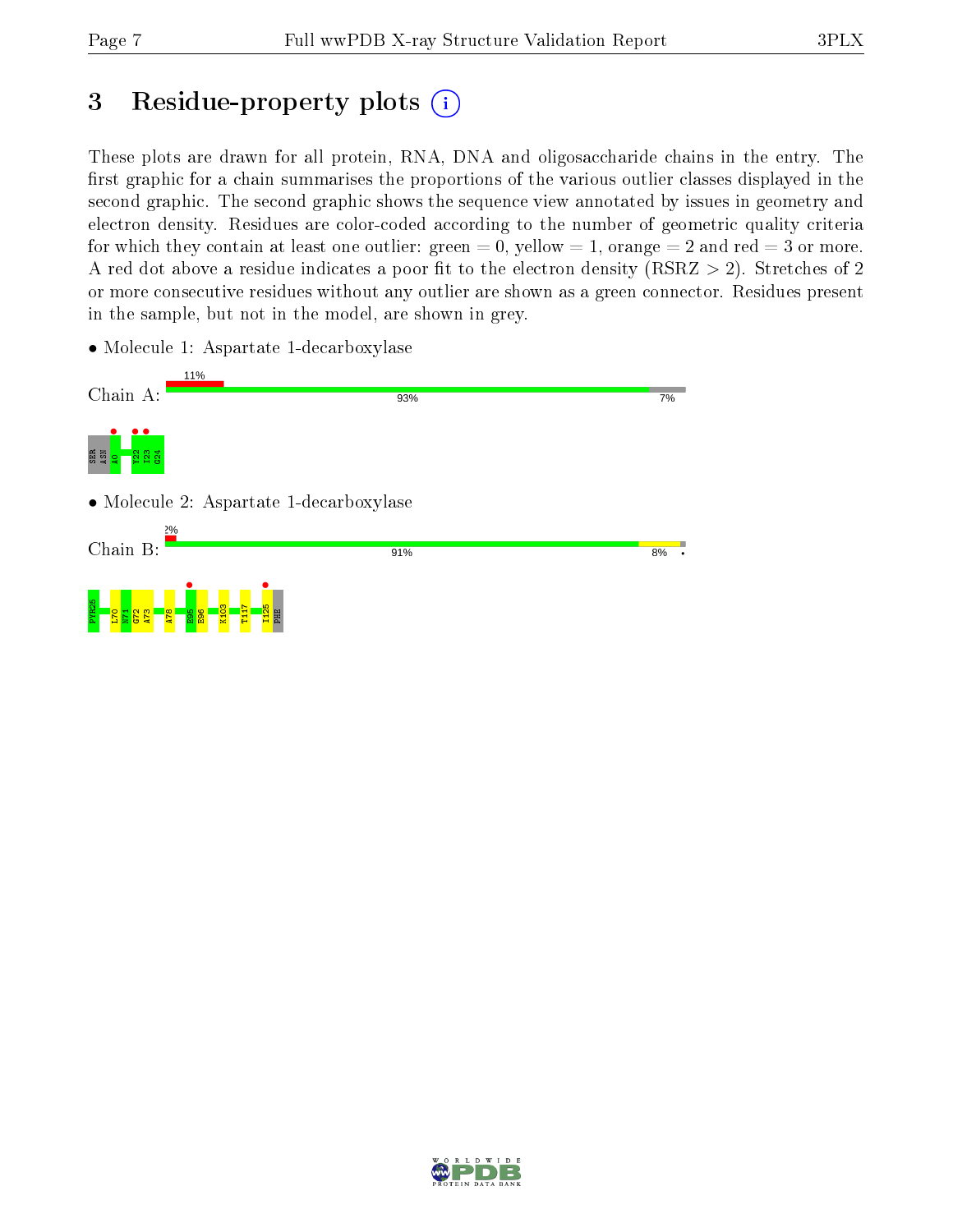## 4 Data and refinement statistics  $(i)$

| Property                                                             | Value                                            | Source     |
|----------------------------------------------------------------------|--------------------------------------------------|------------|
| Space group                                                          | I 4 2 2                                          | Depositor  |
| Cell constants                                                       | $82.10\text{\AA}$<br>82.10Å<br>95.38Å            | Depositor  |
| a, b, c, $\alpha$ , $\beta$ , $\gamma$                               | $90.00^{\circ}$ $90.00^{\circ}$<br>$90.00^\circ$ |            |
| Resolution $(A)$                                                     | $-1.75$<br>31.11                                 | Depositor  |
|                                                                      | 31.11<br>1.75<br>$\equiv$                        | <b>EDS</b> |
| % Data completeness                                                  | $95.6(31.11-1.75)$                               | Depositor  |
| (in resolution range)                                                | $98.8(31.11-1.75)$                               | <b>EDS</b> |
| $R_{merge}$                                                          | 0.08                                             | Depositor  |
| $\mathrm{R}_{sym}$                                                   | (Not available)                                  | Depositor  |
| $\langle I/\sigma(I) \rangle^{-1}$                                   | $4.31$ (at 1.75Å)                                | Xtriage    |
| Refinement program                                                   | PHENIX (phenix.refine: 1.5 2)                    | Depositor  |
| $R, R_{free}$                                                        | 0.161<br>0.183<br>$\ddot{\phantom{a}}$           | Depositor  |
|                                                                      | $0.164$ ,<br>0.185                               | DCC        |
| $R_{free}$ test set                                                  | 846 reflections $(5.06\%)$                       | wwPDB-VP   |
| Wilson B-factor $(A^2)$                                              | 22.1                                             | Xtriage    |
| Anisotropy                                                           | 0.061                                            | Xtriage    |
| Bulk solvent $k_{sol}(e/\mathring{A}^3)$ , $B_{sol}(\mathring{A}^2)$ | $0.32$ , 41.8                                    | <b>EDS</b> |
| L-test for twinning <sup>2</sup>                                     | $< L >$ = 0.49, $< L^2 >$ = 0.33                 | Xtriage    |
| Estimated twinning fraction                                          | No twinning to report.                           | Xtriage    |
| $F_o, F_c$ correlation                                               | 0.96                                             | <b>EDS</b> |
| Total number of atoms                                                | 1100                                             | wwPDB-VP   |
| Average B, all atoms $(A^2)$                                         | 30.0                                             | wwPDB-VP   |

Xtriage's analysis on translational NCS is as follows: The largest off-origin peak in the Patterson function is  $5.28\%$  of the height of the origin peak. No significant pseudotranslation is detected.

<sup>&</sup>lt;sup>2</sup>Theoretical values of  $\langle |L| \rangle$ ,  $\langle L^2 \rangle$  for acentric reflections are 0.5, 0.333 respectively for untwinned datasets, and 0.375, 0.2 for perfectly twinned datasets.



<span id="page-7-1"></span><span id="page-7-0"></span><sup>1</sup> Intensities estimated from amplitudes.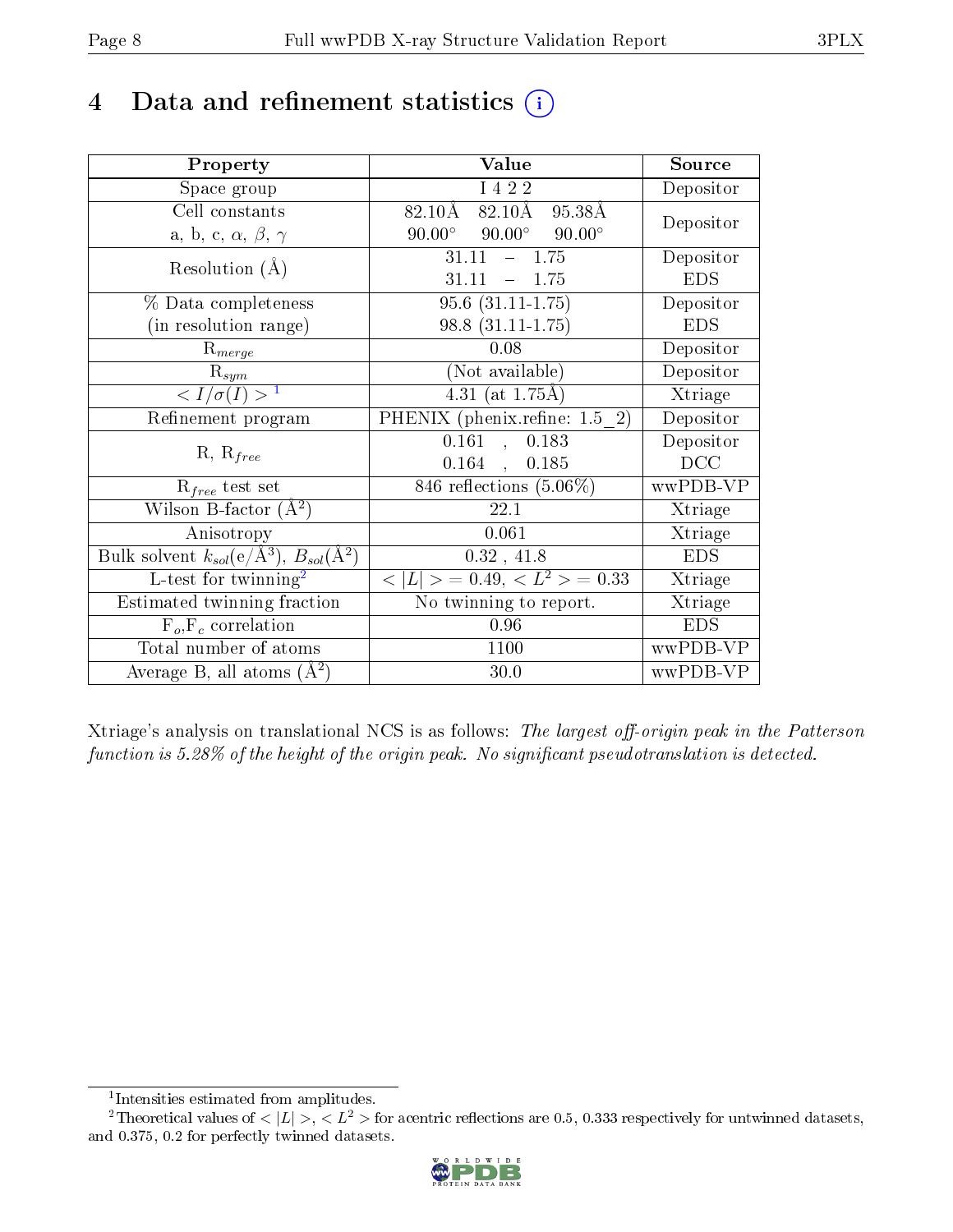# 5 Model quality  $(i)$

## 5.1 Standard geometry (i)

Bond lengths and bond angles in the following residue types are not validated in this section: PYR, PEG, ACT

The Z score for a bond length (or angle) is the number of standard deviations the observed value is removed from the expected value. A bond length (or angle) with  $|Z| > 5$  is considered an outlier worth inspection. RMSZ is the root-mean-square of all Z scores of the bond lengths (or angles).

| Mol           | Chain |      | Bond lengths | Bond angles |          |  |
|---------------|-------|------|--------------|-------------|----------|--|
|               |       | RMSZ | $\# Z  > 5$  | RMSZ        | # Z  > 5 |  |
|               |       | 0.32 | 0/205        | 0.55        | 0/273    |  |
| $\mathcal{D}$ |       | 0.34 | 0/792        | 0.52        | 0/1071   |  |
| ΔH            | A 11  | 0.33 | /997         | 0.52        | 1344     |  |

There are no bond length outliers.

There are no bond angle outliers.

There are no chirality outliers.

There are no planarity outliers.

### $5.2$  Too-close contacts  $(i)$

In the following table, the Non-H and H(model) columns list the number of non-hydrogen atoms and hydrogen atoms in the chain respectively. The H(added) column lists the number of hydrogen atoms added and optimized by MolProbity. The Clashes column lists the number of clashes within the asymmetric unit, whereas Symm-Clashes lists symmetry related clashes.

|  |      |     | Mol   Chain   Non-H   H(model)   H(added)   Clashes   Symm-Clashes |
|--|------|-----|--------------------------------------------------------------------|
|  | 201  | 216 |                                                                    |
|  | 785  | 782 |                                                                    |
|  |      |     |                                                                    |
|  |      |     |                                                                    |
|  | 20   |     |                                                                    |
|  | 79   |     |                                                                    |
|  | 1100 |     |                                                                    |

The all-atom clashscore is defined as the number of clashes found per 1000 atoms (including hydrogen atoms). The all-atom clashscore for this structure is 3.

All (7) close contacts within the same asymmetric unit are listed below, sorted by their clash

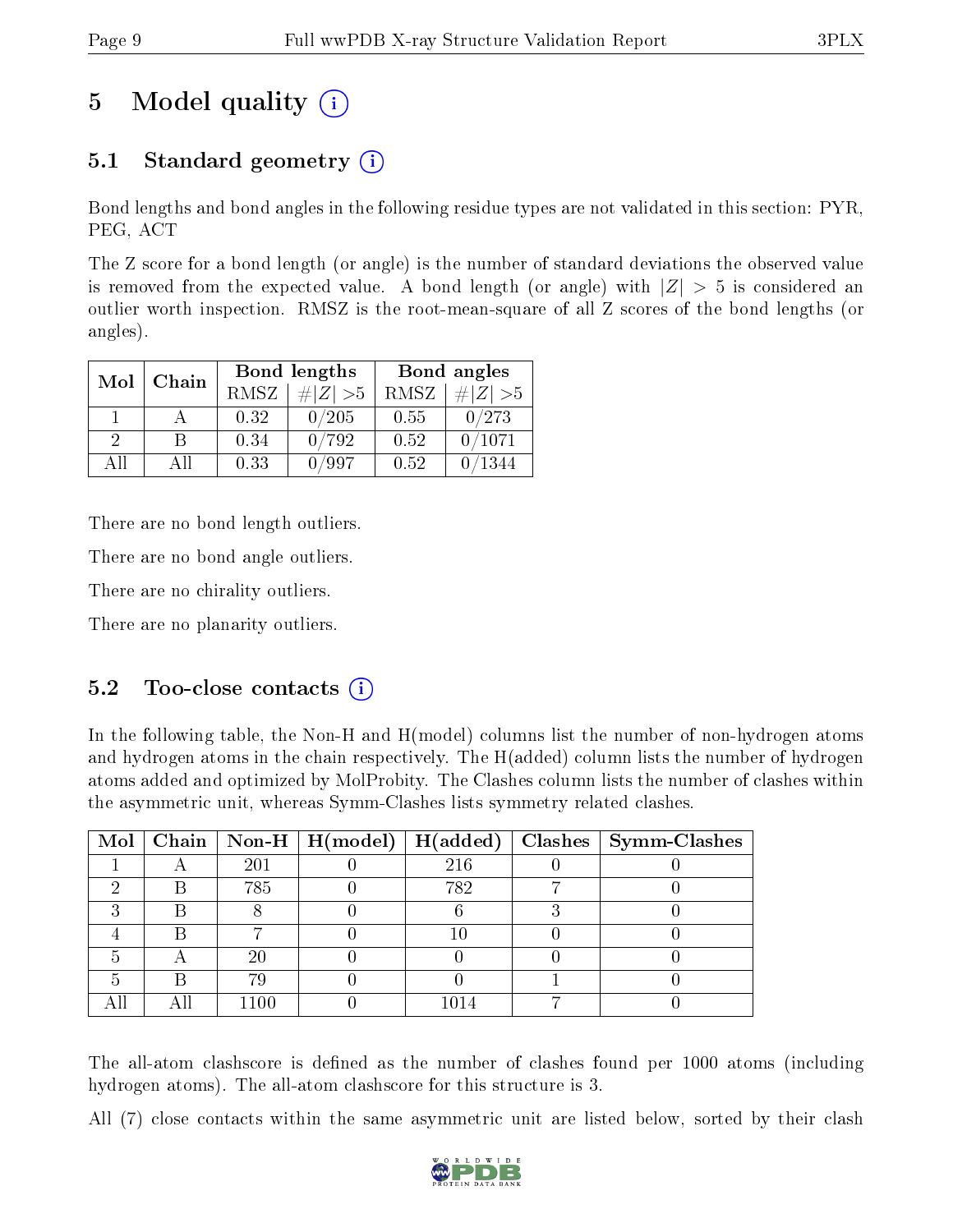| Atom-1             | Atom-2               | Interatomic<br>distance $(\AA)$ | Clash<br>overlap |
|--------------------|----------------------|---------------------------------|------------------|
| 2:B:73:ALA:H       | 3:B:1[B].ACT:H3      | 1.56                            | 0.68             |
| 2:B:72:GLY:HA3     | 3:B:1[B]:ACT:H2      | 1.81                            | 0.61             |
| 2:B:117:THR:HG21   | 2: B: 125: ILE: HG23 | 1.91                            | 0.52             |
| 2:B:103:LYS:HE2    | 5:B:136:HOH:O        | 2.11                            | 0.50             |
| 2:B:73:ALA:H       | 3:B:1[B]:ACT:CH3     | 2.23                            | 0.49             |
| 2:B:70[A]:LEU:HD22 | 2:B:78:ALA:HB3       | 1.98                            | 0.46             |
| 2:B:70[B]:LEU:HD12 | 2:B:78:ALA:HB3       | 2.00                            | 0.41             |

magnitude.

There are no symmetry-related clashes.

### 5.3 Torsion angles  $(i)$

#### 5.3.1 Protein backbone (i)

In the following table, the Percentiles column shows the percent Ramachandran outliers of the chain as a percentile score with respect to all X-ray entries followed by that with respect to entries of similar resolution.

The Analysed column shows the number of residues for which the backbone conformation was analysed, and the total number of residues.

| Mol | Chain | Analysed                      | Favoured    |          | Allowed   Outliers   Percentiles                     |
|-----|-------|-------------------------------|-------------|----------|------------------------------------------------------|
|     |       | 24/27(89%)                    | $24(100\%)$ |          | $\blacksquare$ 100 $\blacksquare$ 100 $\blacksquare$ |
|     |       | 99/102(97%)                   | 96(97%)     | 3(3%)    | 100<br>100                                           |
| All | All   | $123/129$ (95\%)   120 (98\%) |             | $3(2\%)$ | 100<br>100                                           |

There are no Ramachandran outliers to report.

#### 5.3.2 Protein sidechains (i)

In the following table, the Percentiles column shows the percent sidechain outliers of the chain as a percentile score with respect to all X-ray entries followed by that with respect to entries of similar resolution.

The Analysed column shows the number of residues for which the sidechain conformation was analysed, and the total number of residues.

| $Mol$   Chain | Analysed       |             |  | Rotameric   Outliers   Percentiles |
|---------------|----------------|-------------|--|------------------------------------|
|               | $22/23$ (96\%) | $22(100\%)$ |  | $\vert$ 100 $\vert$ 100 $\vert$    |

Continued on next page...

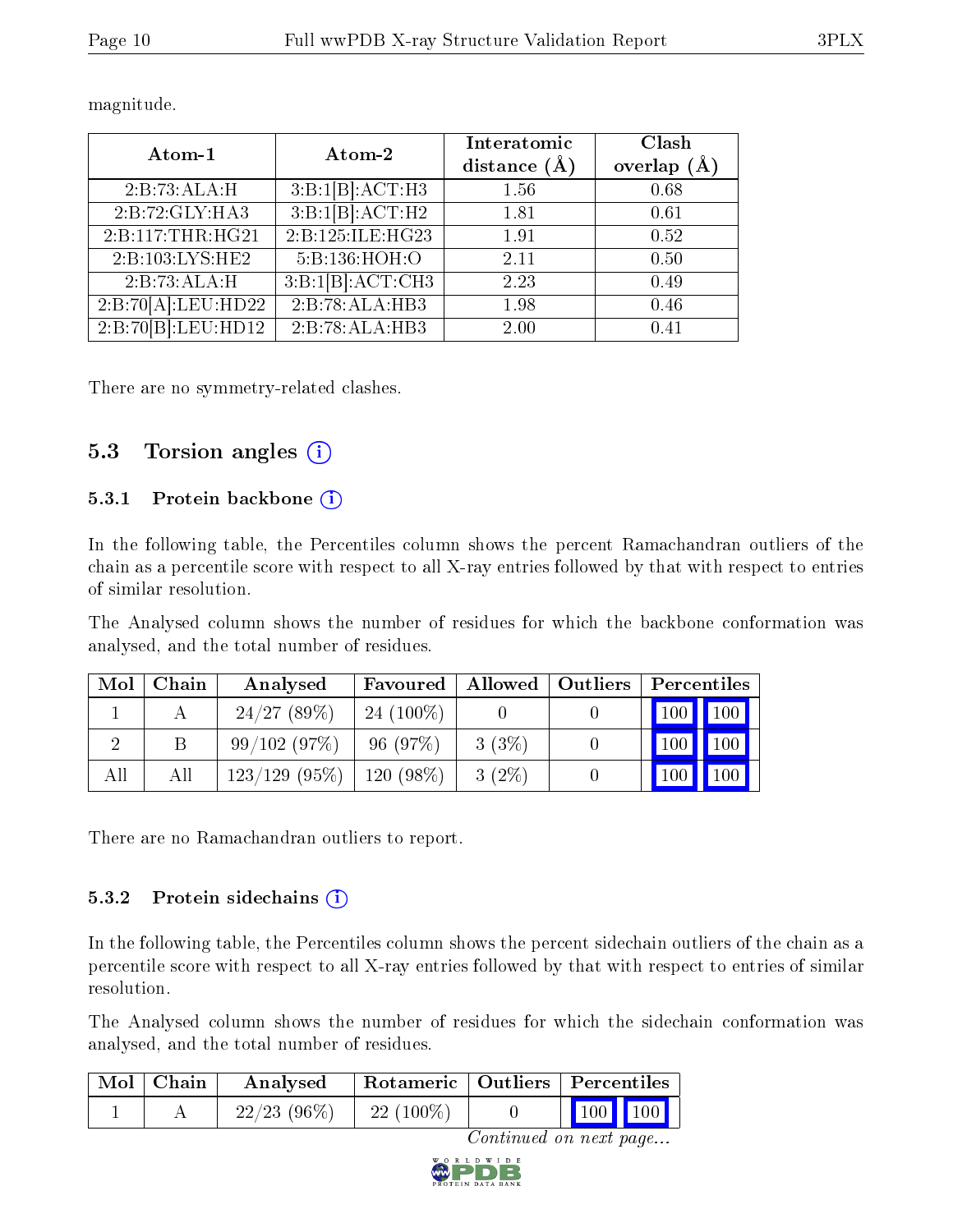Continued from previous page...

| Mol | Chain | Analysed        |          |          | Rotameric   Outliers   Percentiles |
|-----|-------|-----------------|----------|----------|------------------------------------|
|     |       | $84/84$ (100\%) | 83 (99%) | $1(1\%)$ | 71 <sup>h</sup><br>56              |
| All | All   | 106/107(99%)    | 105(99%) | $1(1\%)$ | 76 67                              |

All (1) residues with a non-rotameric sidechain are listed below:

| Mol | Chain | $\parallel$ Res | ∵pe - |
|-----|-------|-----------------|-------|
|     |       |                 |       |

Some sidechains can be flipped to improve hydrogen bonding and reduce clashes. All (1) such sidechains are listed below:

| Chain | $\parallel$ Res | ype |  |
|-------|-----------------|-----|--|
|       |                 |     |  |

#### 5.3.3 RNA  $(i)$

There are no RNA molecules in this entry.

#### 5.4 Non-standard residues in protein, DNA, RNA chains (i)

There are no non-standard protein/DNA/RNA residues in this entry.

#### 5.5 Carbohydrates (i)

There are no monosaccharides in this entry.

### 5.6 Ligand geometry  $(i)$

3 ligands are modelled in this entry.

In the following table, the Counts columns list the number of bonds (or angles) for which Mogul statistics could be retrieved, the number of bonds (or angles) that are observed in the model and the number of bonds (or angles) that are dened in the Chemical Component Dictionary. The Link column lists molecule types, if any, to which the group is linked. The Z score for a bond length (or angle) is the number of standard deviations the observed value is removed from the expected value. A bond length (or angle) with  $|Z| > 2$  is considered an outlier worth inspection. RMSZ is the root-mean-square of all Z scores of the bond lengths (or angles).

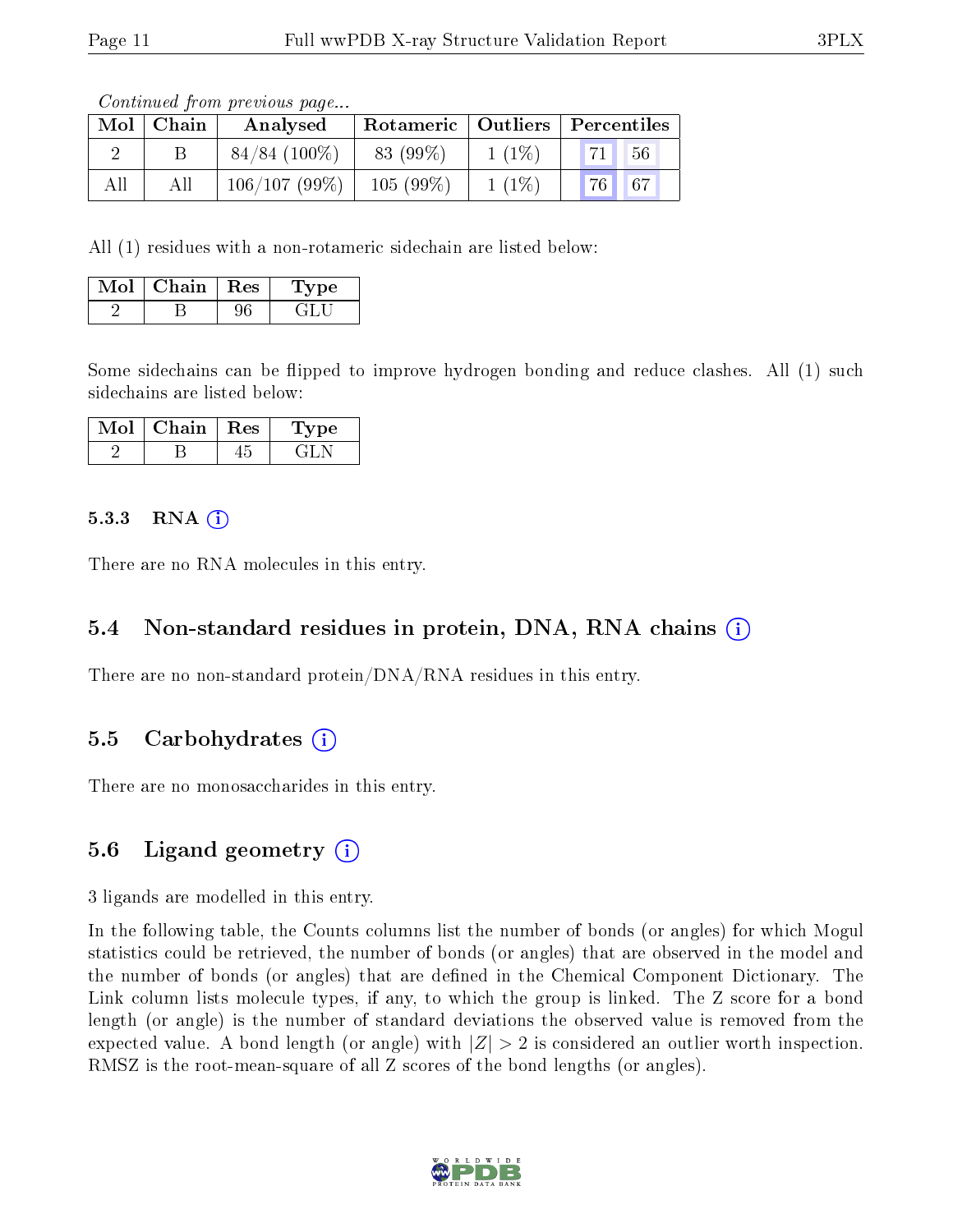| Mol           | Type     | Chain | Res  | Link                     |        | Bond lengths |             |        | Bond angles |     |
|---------------|----------|-------|------|--------------------------|--------|--------------|-------------|--------|-------------|-----|
|               |          |       |      |                          | Counts | <b>RMSZ</b>  | # $ Z  > 2$ | Counts | RMSZ        | # Z |
| 4             | PEG      | D     | 127  | $\overline{\phantom{a}}$ | 6.6.6  | 0.44         |             | 5,5,5  | 0.44        |     |
| 2<br>◡        | ACT      |       | B    | $\overline{\phantom{a}}$ | 1,3,3  | 1.12         |             | 0.3.3  | 0.00        |     |
| $\Omega$<br>◡ | $\cap$ m |       | 1[A] | $\overline{\phantom{a}}$ | 1,3,3  | 1.59         |             | 0,3,3  | 0.00        |     |

In the following table, the Chirals column lists the number of chiral outliers, the number of chiral centers analysed, the number of these observed in the model and the number defined in the Chemical Component Dictionary. Similar counts are reported in the Torsion and Rings columns. '-' means no outliers of that kind were identified.

|        |     |                          | Mol   Type   Chain   Res   Link   Chirals   Torsions   Rings |                          |
|--------|-----|--------------------------|--------------------------------------------------------------|--------------------------|
| $PEG-$ | 127 | <b>Contract Contract</b> | $\frac{2}{4/4}$                                              | <b>Contract Contract</b> |

There are no bond length outliers.

There are no bond angle outliers.

There are no chirality outliers.

All (2) torsion outliers are listed below:

| $Mol$   Chain   Res   Type |     |            | Atoms               |
|----------------------------|-----|------------|---------------------|
|                            | 127 |            | $PEG   O1-C1-C2-O2$ |
|                            | 127 | <b>PEG</b> | C4-C3-O2-C2         |

There are no ring outliers.

1 monomer is involved in 3 short contacts:

|  |  | Mol   Chain   Res   Type   Clashes   Symm-Clashes |
|--|--|---------------------------------------------------|
|  |  |                                                   |

### 5.7 [O](https://www.wwpdb.org/validation/2017/XrayValidationReportHelp#nonstandard_residues_and_ligands)ther polymers (i)

There are no such residues in this entry.

### 5.8 Polymer linkage issues  $(i)$

There are no chain breaks in this entry.

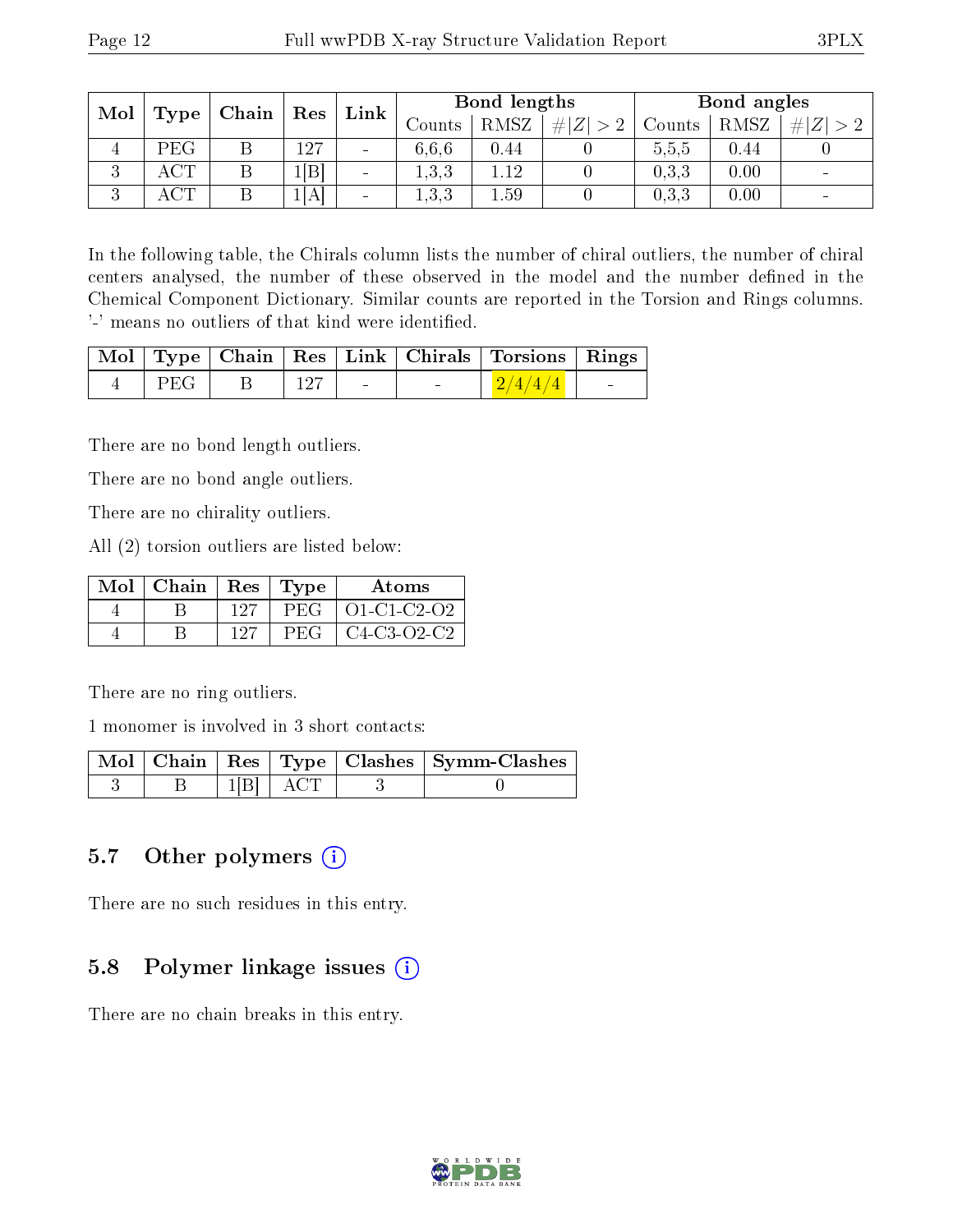## 6 Fit of model and data  $\left( \cdot \right)$

## 6.1 Protein, DNA and RNA chains (i)

In the following table, the column labelled  $#RSRZ>2'$  contains the number (and percentage) of RSRZ outliers, followed by percent RSRZ outliers for the chain as percentile scores relative to all X-ray entries and entries of similar resolution. The OWAB column contains the minimum, median,  $95<sup>th</sup>$  percentile and maximum values of the occupancy-weighted average B-factor per residue. The column labelled  $Q< 0.9$  lists the number of (and percentage) of residues with an average occupancy less than 0.9.

| Mol | Chain | Analysed         | ${ <\hspace{-1.5pt}{\mathrm{RSRZ}} \hspace{-1.5pt}>}$ | $\#\text{RSRZ}\text{>2}$          | $OWAB(A^2)$    | $\rm Q\textcolor{black}{<}0.9$ |
|-----|-------|------------------|-------------------------------------------------------|-----------------------------------|----------------|--------------------------------|
|     |       | 25/27(92%)       | 0.22                                                  | $3(12\%)$ 4 5                     | 19, 25, 50, 81 |                                |
|     |       | $100/102(98\%)$  | $-0.43$                                               | $2(2\%)$<br>71<br>65 <sup>1</sup> | 16, 24, 64, 83 |                                |
| All | All   | $125/129$ (96\%) | $-0.30$                                               | $5(4\%)$ 38<br>43                 | 16, 24, 54, 83 |                                |

All (5) RSRZ outliers are listed below:

| Mol | Chain | Res | <b>Type</b> | <b>RSRZ</b> |
|-----|-------|-----|-------------|-------------|
|     |       |     | ALA         | 6.5         |
|     |       | 125 | <b>ILE</b>  | 3.4         |
|     |       | 95  | <b>GLU</b>  | 2.3         |
|     |       | 22  | <b>TYR</b>  | 2.3         |
|     |       | 23  | H.E         | 22          |

## 6.2 Non-standard residues in protein, DNA, RNA chains  $(i)$

There are no non-standard protein/DNA/RNA residues in this entry.

## 6.3 Carbohydrates (i)

There are no monosaccharides in this entry.

## 6.4 Ligands  $(i)$

In the following table, the Atoms column lists the number of modelled atoms in the group and the number defined in the chemical component dictionary. The B-factors column lists the minimum, median,  $95<sup>th</sup>$  percentile and maximum values of B factors of atoms in the group. The column labelled  $Q< 0.9$  lists the number of atoms with occupancy less than 0.9.